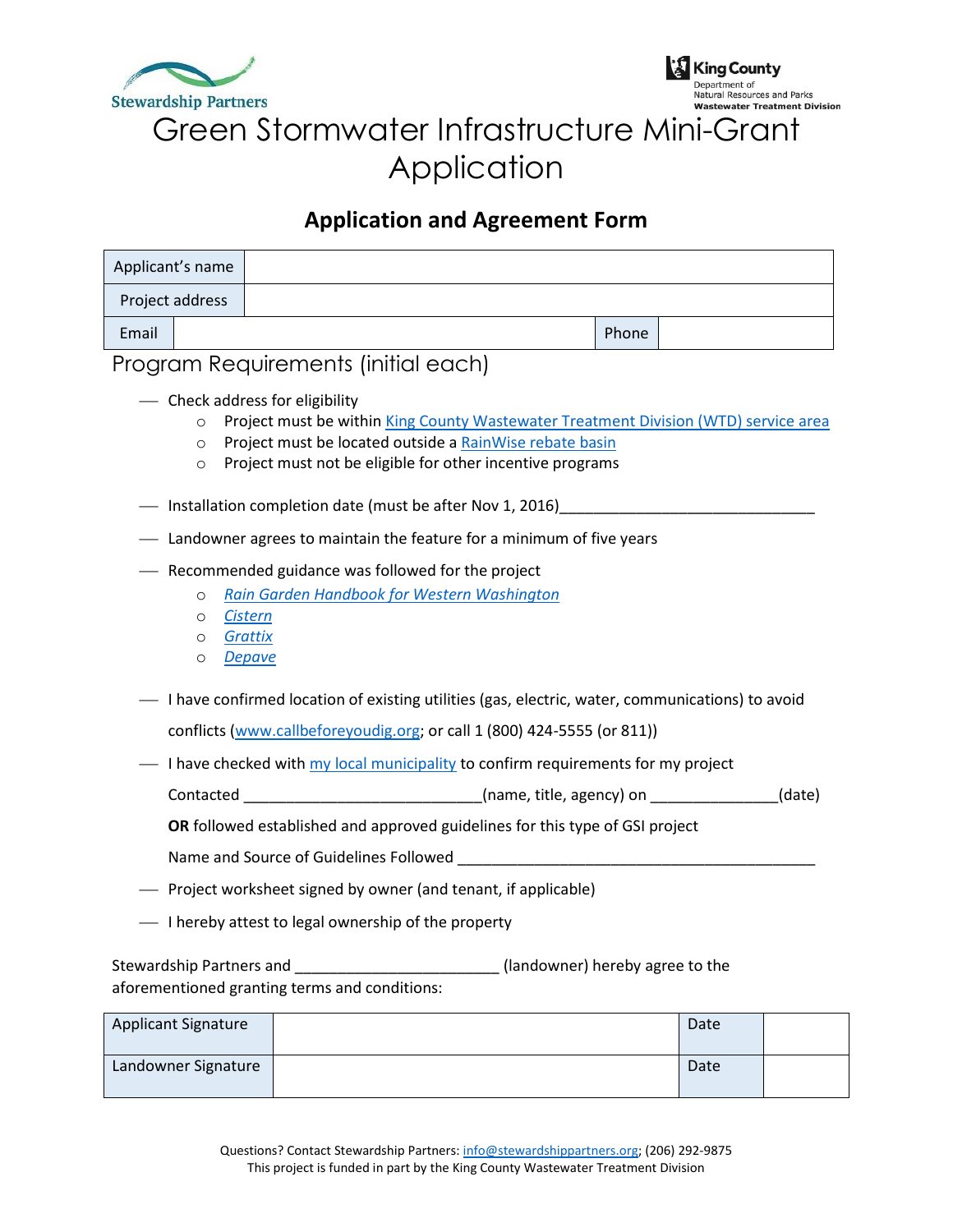### **Green Infrastructure Mini Grant Award Calculation**

Use the table below to estimate the grant total for your GI project(s)

Project Type (check all that apply)

 $\Box$  Rain Garden  $\Box$  Cistern to side sewer  $\Box$  Cistern to landscape  $\Box$  Green Roof

 $\square$  Depaving project  $\square$  Grattix

#### □I am applying as income-limited

(include income documentation (For homeowners: Meets HomeWise income guidelines or verified enrollment in a utility assistance program or food stamps. For non-profits: state or federal registration or non-profit letter of the non-profit organization status))

| <b>Project Type</b>                                                                                                              | <b>Contributing Area</b><br>(square footage of area where<br>rainfall will be captured) | <b>Grant/Square Footage</b>                              | <b>Total Grant</b><br>(Contributing area X square<br>footage, max of \$1,500/ project or<br>\$4,500/project for income-limited<br>landowners) |
|----------------------------------------------------------------------------------------------------------------------------------|-----------------------------------------------------------------------------------------|----------------------------------------------------------|-----------------------------------------------------------------------------------------------------------------------------------------------|
| Rain garden                                                                                                                      |                                                                                         | \$1/square foot<br>Income limited: \$3/sq. ft.           |                                                                                                                                               |
| Green roof                                                                                                                       |                                                                                         | \$0.75/square foot<br>Income limited:<br>\$2.25/sq. ft.  |                                                                                                                                               |
| Cistern draining to side<br>sewer<br>*cistern must provide at least 1<br>gallon of storage per 2 sq. ft. of<br>contributing area |                                                                                         | \$0.50/ square foot<br>Income limited: \$1.50 sq.<br>ft. |                                                                                                                                               |
| Cistern draining to<br>landscape<br>*cistern must provide at least 1<br>gallon of storage per 3 sq. ft. of<br>contributing area  |                                                                                         | \$1/ square foot<br>Income limited: \$3/sq. ft.          |                                                                                                                                               |
| Grattix<br>* Grattix must provide at least 1<br>gallon of storage per 4 sq. ft. of<br>contributing area                          |                                                                                         | \$0.95/ square foot<br>income limited:<br>\$2.85/sq. ft. |                                                                                                                                               |
| Depaving project                                                                                                                 | (Total area depaved)                                                                    | \$1/square foot<br>Income limited: \$3/sq. ft.           |                                                                                                                                               |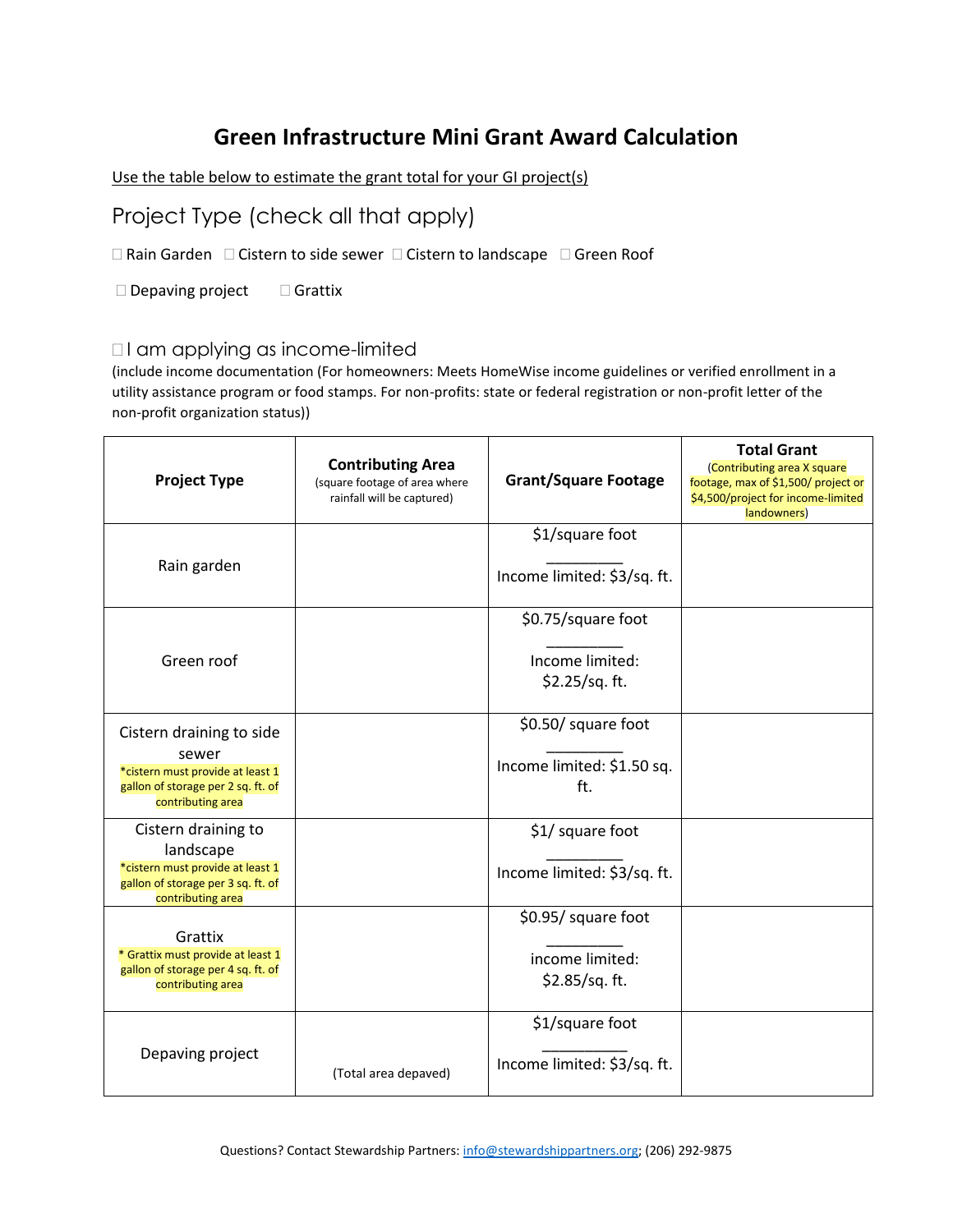# **GSI Project Budget**

Use this worksheet to calculate all eligible expenses for your Green Infrastructure project.

| Project Budget                                    |                    |                |  |
|---------------------------------------------------|--------------------|----------------|--|
| Item                                              | <b>Amount Paid</b> | <b>Paid To</b> |  |
| Design Cost                                       |                    |                |  |
| Materials (total)                                 |                    |                |  |
| Plants                                            |                    |                |  |
| Soils (compost, mulch)                            |                    |                |  |
| Hardware (e.g. plumbing)                          |                    |                |  |
| Cistern                                           |                    |                |  |
| Equipment rental                                  |                    |                |  |
| Other (identify)                                  |                    |                |  |
| Labor Cost (licensed &<br>bonded contractor only) |                    |                |  |
| <b>Total Eligible Expenses</b>                    |                    |                |  |

Photocopy, scan, or attach photos of receipts and/or invoices for all expenses listed above.

(Optional): To help us improve this mini-grant application program, please tell us the total cost of this project for you before mini-grant award:

- $\Box$  Check here if total cost = mini-grant award
- □ Check here if total cost > mini grant amount (total cost \$\_\_\_\_\_\_\_\_\_\_\_\_\_)
- $\Box$  Check here if you choose not to answer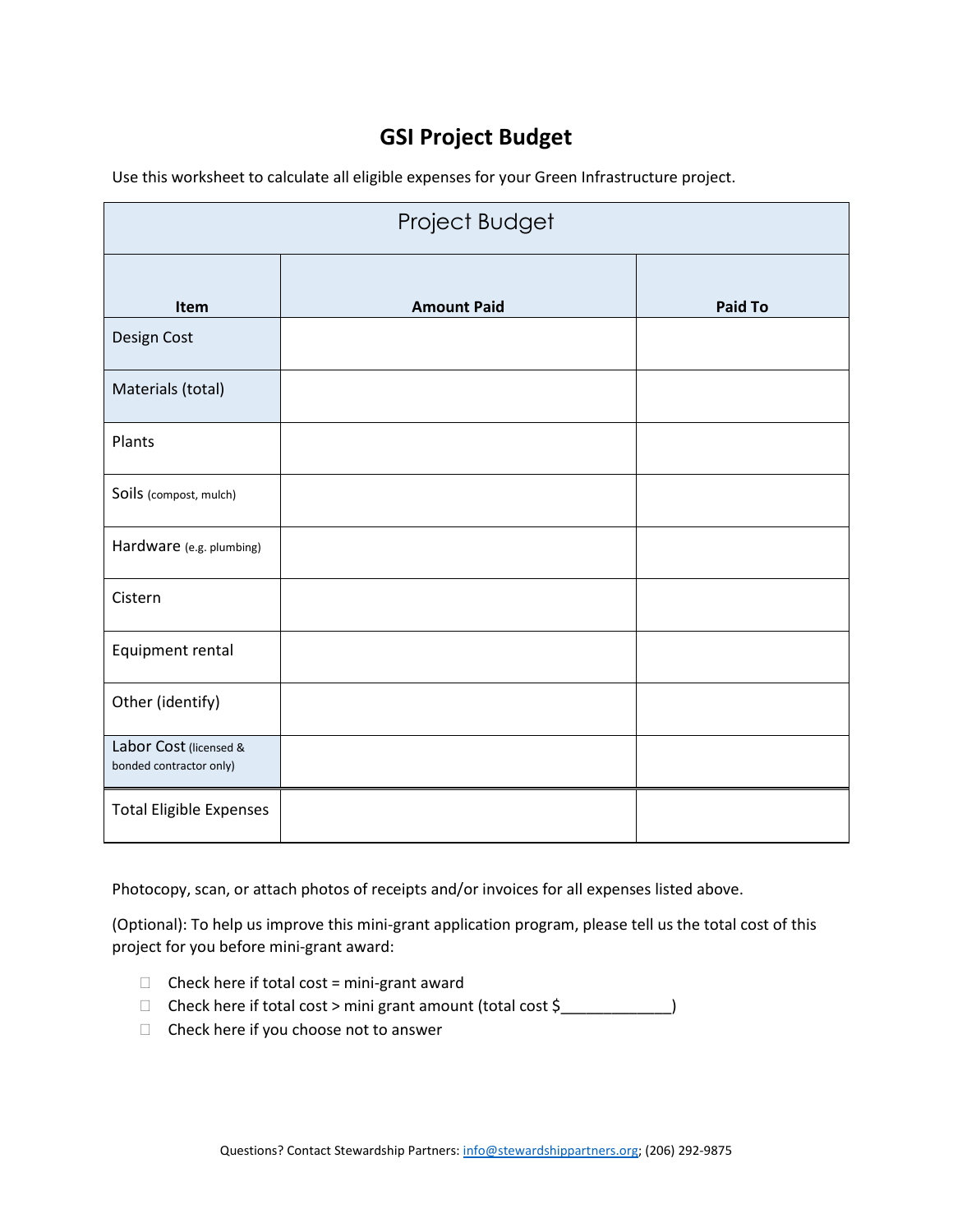# **Site Sketch (for all project types)**

Please draw an overhead view of the site, including rain gardens, cisterns, or other green infrastructure projects, along with all impervious surfaces (e.g. roof, paved surfaces, etc.). **Include a north arrow**.



Note: 1 square=\_\_\_\_\_\_\_\_feet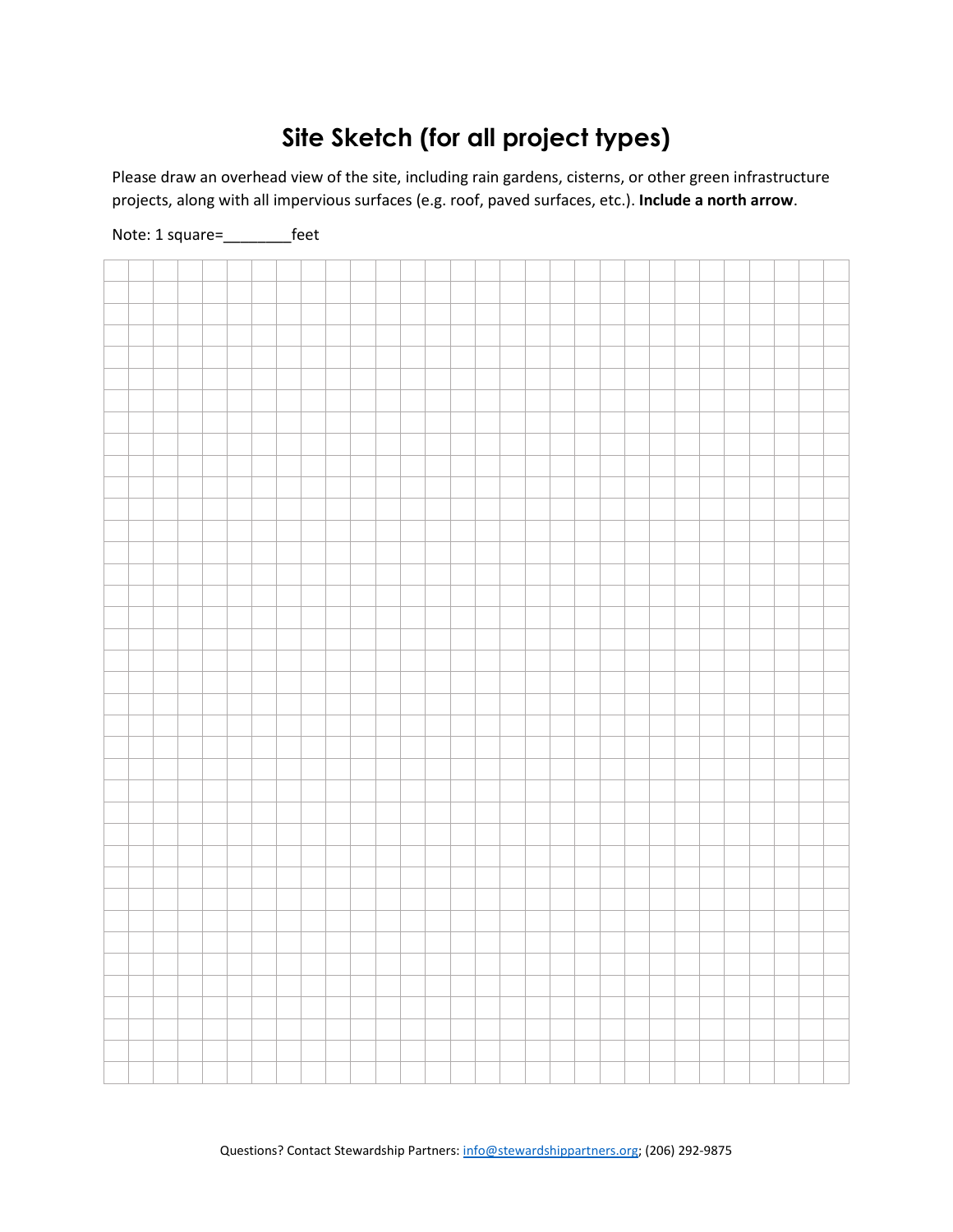# **Additional Information**

Please tell us how you found out about this grant (ex. neighbor, advertisement, another nonprofit, etc.). Please be as specific as you're comfortable with.

*\*This information will not be included in application review\**

### **Mini-Grant Testimonial (optional)**

Please tell us how this grant would help you or your organization have greater access to installing a green infrastructure project on your property.

**\_\_\_\_\_\_\_\_\_\_\_\_\_\_\_\_\_\_\_\_\_\_\_\_\_\_\_\_\_\_\_\_\_\_\_\_\_\_\_\_\_\_\_\_\_\_\_\_\_\_\_\_\_\_\_\_\_\_**

*\*This testimonial will not be included in application review and is optional*\*

I understand my testimonial as outlined above (the "Testimonial") and made on behalf of Stewardship Partners it may be used in connection with publicizing and promoting. I authorize Stewardship Partners to use my name, brief biographical information, and the Testimonial as defined on this form.

| Signature | Date |  |
|-----------|------|--|
|-----------|------|--|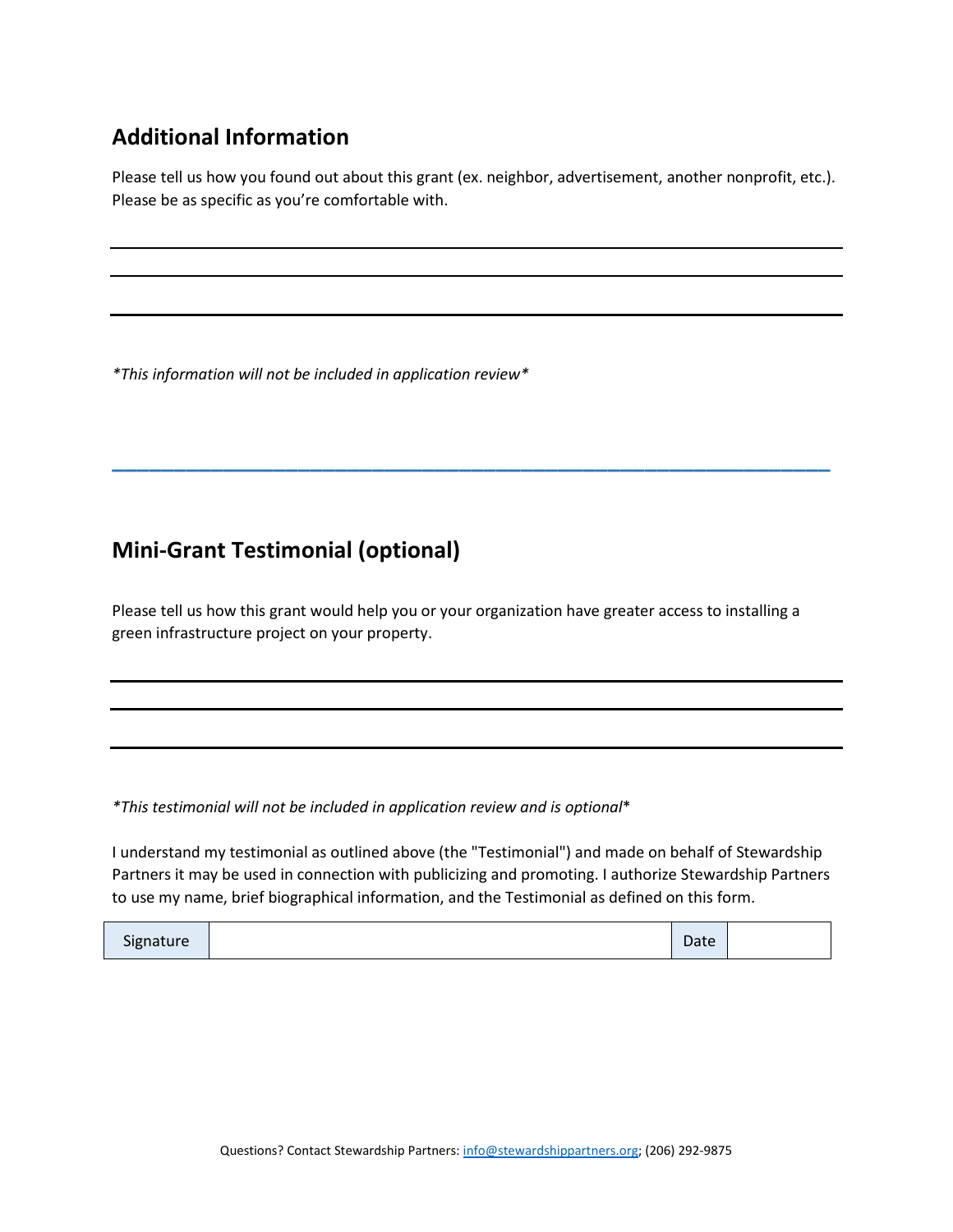# **Rain Garden Mini-Grant Worksheet**

### Rain Garden Function and Safety

Rain gardens must be designed to meet or exceed standards as outlined in the *[Rain Garden Handbook](https://fortress.wa.gov/ecy/publications/publications/1310027.pdf)  [for Western Washington](https://fortress.wa.gov/ecy/publications/publications/1310027.pdf)* and constructed to prevent harm to you, your neighbors, or their property. It is the landowner's responsibility to evaluate and ensure that the rain garden is functioning properly. Please review and initial the following checklist:

- $\overline{\phantom{a}}$  I have determined how much contributing area will drain to my rain garden, and ensured that either no more than 2,000 square feet will drain to a single rain garden or that local drainage [codes](http://mrsc.org/Home/Research-Tools/Washington-City-Codes.aspx) for more than 2,000 square feet of contributing area have been complied with.
- $\overline{\phantom{a}}$  I have completed the [RainWise infiltration test and certification](http://www.seattle.gov/util/cs/groups/public/@spu/@usm/documents/webcontent/02_008090.pdf)
- ⎯ My rain garden will be an adequate size for the amount of rainfall accumulated from the contributing area
- $-$  I have installed an overflow structure that directs excess water to a safe drainage system/area
- ⎯ My rain garden is located at least 10 feet away from a building foundation, and a safe distance from steep slopes as defined by WA state and local law
- Registration of rain garden upon completion on Sound Impacts. Unique rain garden URL **www.soundimpacts.org/projects/\_\_\_\_\_\_\_\_\_\_\_\_\_**(complete URL for your rain garden)

#### Rain Garden Maintenance Guidelines

- After heavy storms, clear debris from in and outflows, allowing water to flow freely, particularly during the fall season
- Replenish mulch as needed
- Watering your rain garden may be required during the first 2 years, particularly during the summer months, until a healthy root system is established
- Weeding may be necessary
- Fertilizers, herbicides, and pesticides are not recommended for rain gardens
- Fall is the best time to replace plants, if needed

**Certification:** I agree to observe my rain garden regularly to ensure that it functions properly, and I will follow the maintenance guidelines in the [Rain Garden Handbook for Western Washington](https://fortress.wa.gov/ecy/publications/publications/1310027.pdf) to the best of my ability.

| Signature | Date |  |
|-----------|------|--|
|-----------|------|--|

#### Recommended Rain Garden Resources

- □ [Rain Garden Handbook for Western Washington](https://fortress.wa.gov/ecy/publications/publications/1310027.pdf) (required for any rain garden project)
- □ Attend a rain garden workshop [\(Upcoming events\)](http://www.stewardshippartners.org/events/)
- □ Watch the 32-minute video: Building a Rain Garden in the Pacific Northwest: Keeping Our Pacific [Northwest Waters Clean](https://www.youtube.com/watch?v=9Kti4HJ45BM)
- □ [12000raingardens.org](http://www.12000raingardens.org/resources/) Resource Library
- □ Rain Garde[n Care Guide](http://www.12000raingardens.org/wp-content/uploads/2013/03/RM_RAIN_BRO_091913.pdf)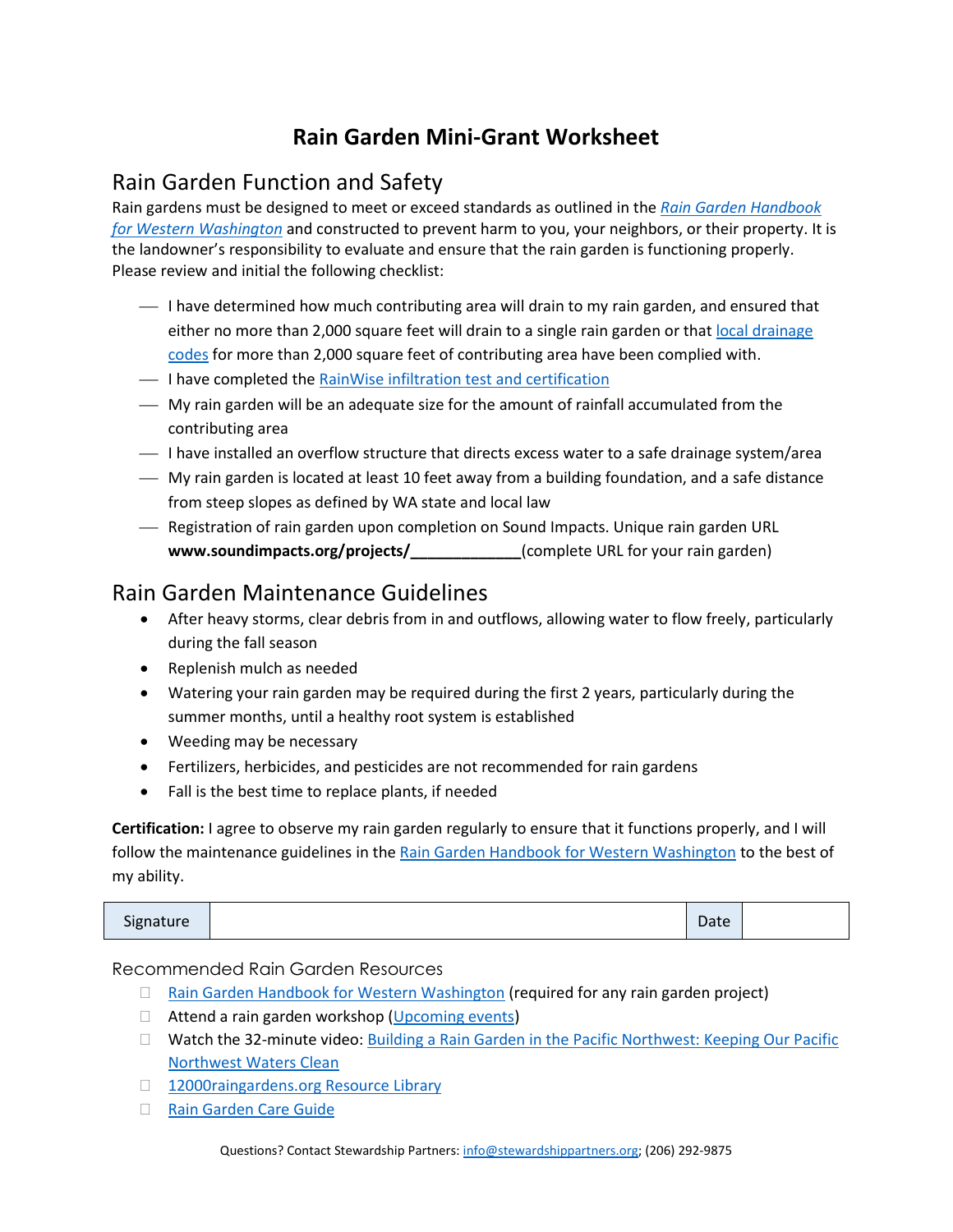# **Cistern Mini-Grant Worksheet**

#### Cistern Function and Safety

Cistern systems must be designed to meet or exceed the [RainWise Program's standards](https://700milliongallons.org/wp-content/uploads/2020/08/Installing-cisterns-in-your-garden.pdf) and constructed so they cause no harm to you or your neighbors. It is the landowner's responsibility to evaluate and ensure that the cistern is properly functioning.

Please review and initial the following checklist:

- $-$  To the best of my knowledge, my cistern holds water properly and has no leaks
- $-$  I have taken adequate precautions to ensure that my cistern is securely installed for earthquake protection
- ⎯ The discharge overflow of my cistern flows to an approved location or stormwater conveyance system at least 10 feet away from any structure with a basement, or slab foundation
- ⎯ My cistern is outdoors, secured to a solid and level foundation.
- ⎯ During the wet season (September-April) I will leave the cistern drain valve open or utilize a low flow orifice system which will discharge to a safe location, ensuring between rain events the cistern will restore its capacity.
- Registration of cistern on Sound Impacts. Unique URL: **www.soundimpacts.org/projects/\_\_\_\_\_\_\_\_\_\_\_\_\_**(complete URL for your project)

#### Cistern Maintenance Guidelines

- Check cistern screen for debris
- Once a year, check the inside of your cistern and remove any excess sediment that may have passed through the filter screen. Some amount of algae or "biofilm" is fine, even beneficial, but ensure spigot and low-flow outlets are clear
- Check the low-flow orifice to ensure it is working properly
- Close the low-flow valve in May to save for summer watering. As the rainy fall season approaches, open the valve Oct. 1st to allow flow.

#### Cistern Function

Observe your cistern during and after rain events. Observe the overflow and low-flow pipes to ensure that water leaving the cistern discharges to the approved discharge location and not your neighbor's property or your basement.

#### Leaks

Observe your cistern and plumbing. Your cistern should not leak. Leaks at plumbing joints may be fixable with silicone. If your cistern does not function properly, make repairs as soon as possible to prevent more significant problems, or notify your contractor. As the homeowner, you are responsible for repairs to your cistern and its proper function, as well as any damages a faulty system may cause.

**Certification:** I have observed my cistern and its function, and assert that it holds water without leaks, discharges over time through a low flow orifice, and overflows to an approved discharge location.

| Signature |  | Date |  |
|-----------|--|------|--|
|-----------|--|------|--|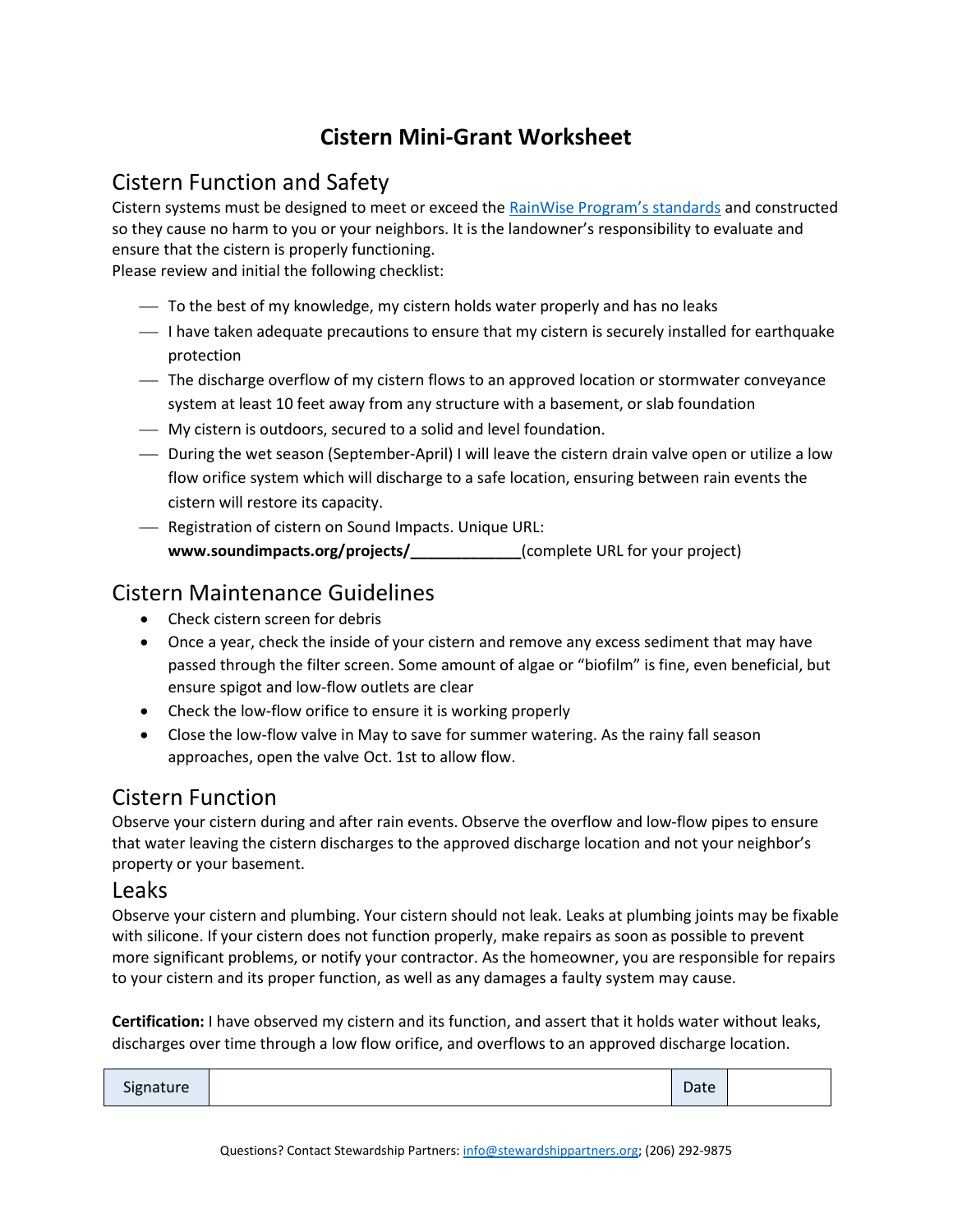### **Depave Mini-Grant Worksheet**

#### Depave Function and Safety

Depave projects must be designed to meet or exceed standards as outlined in the [How to Depave: The](http://depave.org/wp/wp-content/uploads/downloads/2016/03/HowToDepaveGuide-V3.4-2016.pdf)  [Guide to Freeing Your Soil](http://depave.org/wp/wp-content/uploads/downloads/2016/03/HowToDepaveGuide-V3.4-2016.pdf) and constructed to prevent harm to you, your neighbors, or their property. It is the landowner's responsibility to evaluate and ensure that the area is depaved correctly and the new landscape is functioning properly.

Please review and initial the following checklist:

- $-$  I have determined what the total area of my depave project will be and have gotten all necessary permits (for a first time depaving project, it is recommended to start small, 500 square feet or less)
- I have performed the Infiltration Test & Soil Testing as outlined in the How to Depave: The Guide [to Freeing Your Soil](http://depave.org/wp/wp-content/uploads/downloads/2016/03/HowToDepaveGuide-V3.4-2016.pdf)
- ⎯ I have located my utilities Call Before You Dig (call 811) and verified that this project will not impact them nor create any utility-based risks to safety
- $\overline{\phantom{a}}$  I have a plan for how my newly depaved greenspace will be used
- ⎯ Registration of depave completion on Sound Impacts. Unique depave URL **www.soundimpacts.org/projects/\_\_\_\_\_\_\_\_\_\_\_\_\_**(complete URL for your depave)

#### Depave Maintenance Guidelines

- Soil: Restore soil by breaking up and aerating it, add new soil and/or soil amendments if needed
- Landscape: ensure that newly planted vegetation is watered once per week during May to June and two times per week during July to September or any particularly dry period. Irrigation/watering is especially important for the first 2 years after planting.
- Landscape: Apply new mulch yearly to maintain 1-3 inches of mulch, weed and prune as needed
- Regularly remove garbage or inflow blockages from any stormwater facilities (e.g. rain gardens)

**Certification:** I agree to observe my depaved area regularly to ensure that it functions properly, and I will follow the maintenance guidelines in th[e How to Depave: The Guide to Freeing Your Soil](http://depave.org/wp/wp-content/uploads/downloads/2016/03/HowToDepaveGuide-V3.4-2016.pdf) to the best of my ability.

| Signature<br>Date |
|-------------------|
|-------------------|

Recommended Depave Resources (please indicate those that you used)

- $\Box$  [How to Depave: The Guide to Freeing Your Soil](http://depave.org/wp/wp-content/uploads/downloads/2016/03/HowToDepaveGuide-V3.4-2016.pdf) (required for all depave projects)
- [Depave Resource Library](https://depave.org/learn/resources/)
- **Natch a Depave video**
- □ Contact [Depave Puget Sound](https://depavepugetsound.org/) for assistance

*Note: If you are installing a rain garden after depaving, please submit "Rain Garden Mini Grant Worksheet" in addition to this worksheet.*